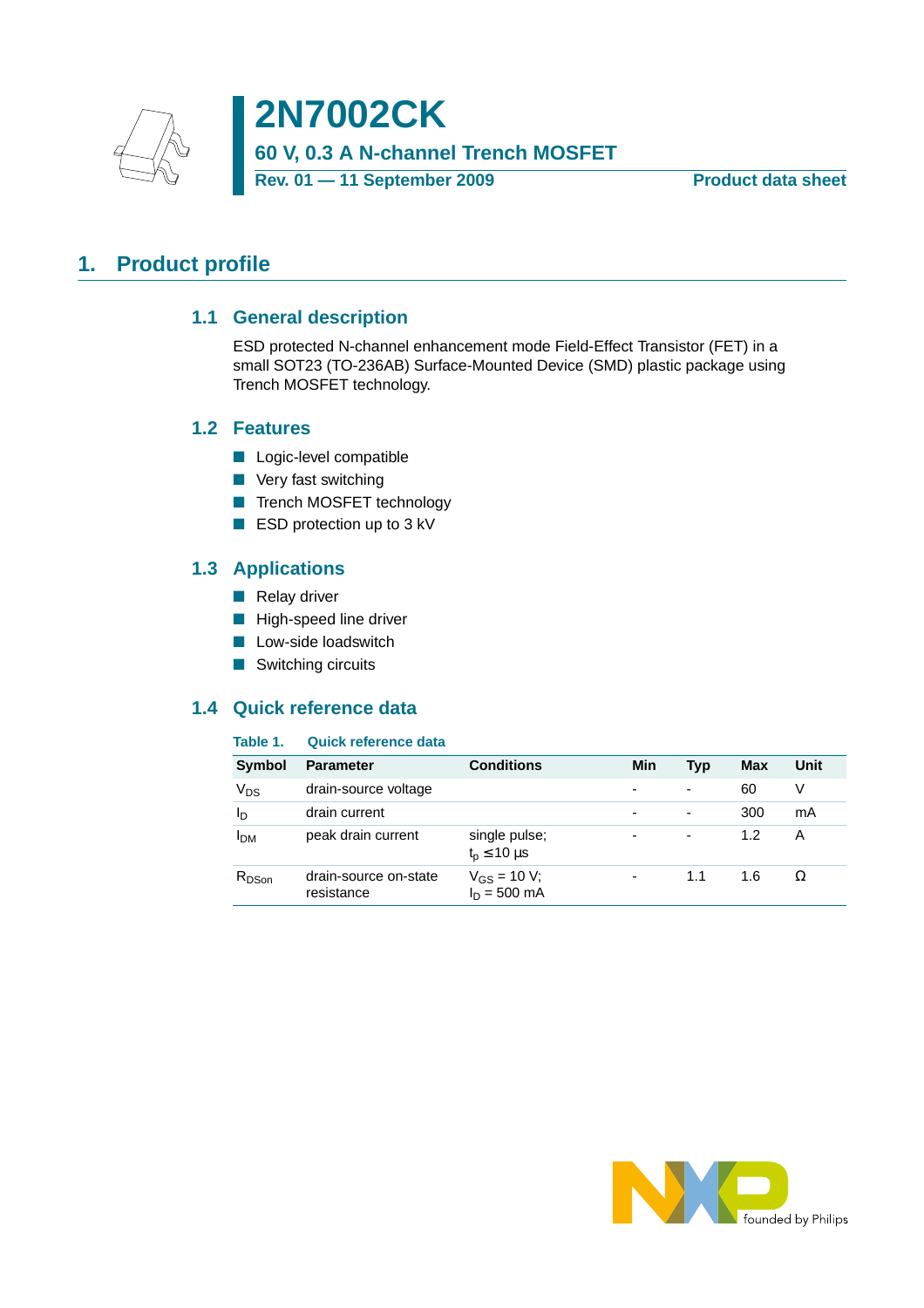#### **60 V, 0.3 A N-channel Trench MOSFET**

## <span id="page-1-1"></span>**2. Pinning information**

| Table 2. | <b>Pinning</b> |                    |                           |                       |
|----------|----------------|--------------------|---------------------------|-----------------------|
| Pin      | <b>Symbol</b>  | <b>Description</b> | <b>Simplified outline</b> | <b>Graphic symbol</b> |
|          | G              | gate               |                           |                       |
| 2        | S              | source             | 3                         | D                     |
| 3        | D              | drain              | 2                         | G<br>S                |
|          |                |                    |                           | 017aaa000             |

# <span id="page-1-2"></span>**3. Ordering information**

|             |          | Table 3. Ordering information |                                                   |                   |  |  |
|-------------|----------|-------------------------------|---------------------------------------------------|-------------------|--|--|
| Type number |          | $\vert$ Package               |                                                   |                   |  |  |
|             |          | <b>Name</b>                   | <b>Description</b>                                | Version           |  |  |
|             | 2N7002CK |                               | TO-236AB plastic surface-mounted package; 3 leads | SOT <sub>23</sub> |  |  |

### <span id="page-1-3"></span>**4. Marking**

|                    | Table 4. Marking codes |                             |
|--------------------|------------------------|-----------------------------|
| <b>Type number</b> |                        | Marking code <sup>[1]</sup> |
| 2N7002CK           |                        | I P*                        |
|                    |                        |                             |

<span id="page-1-0"></span> $[1]$  \* = -: made in Hong Kong

\* = p: made in Hong Kong

\* = t: made in Malaysia

\* = W: made in China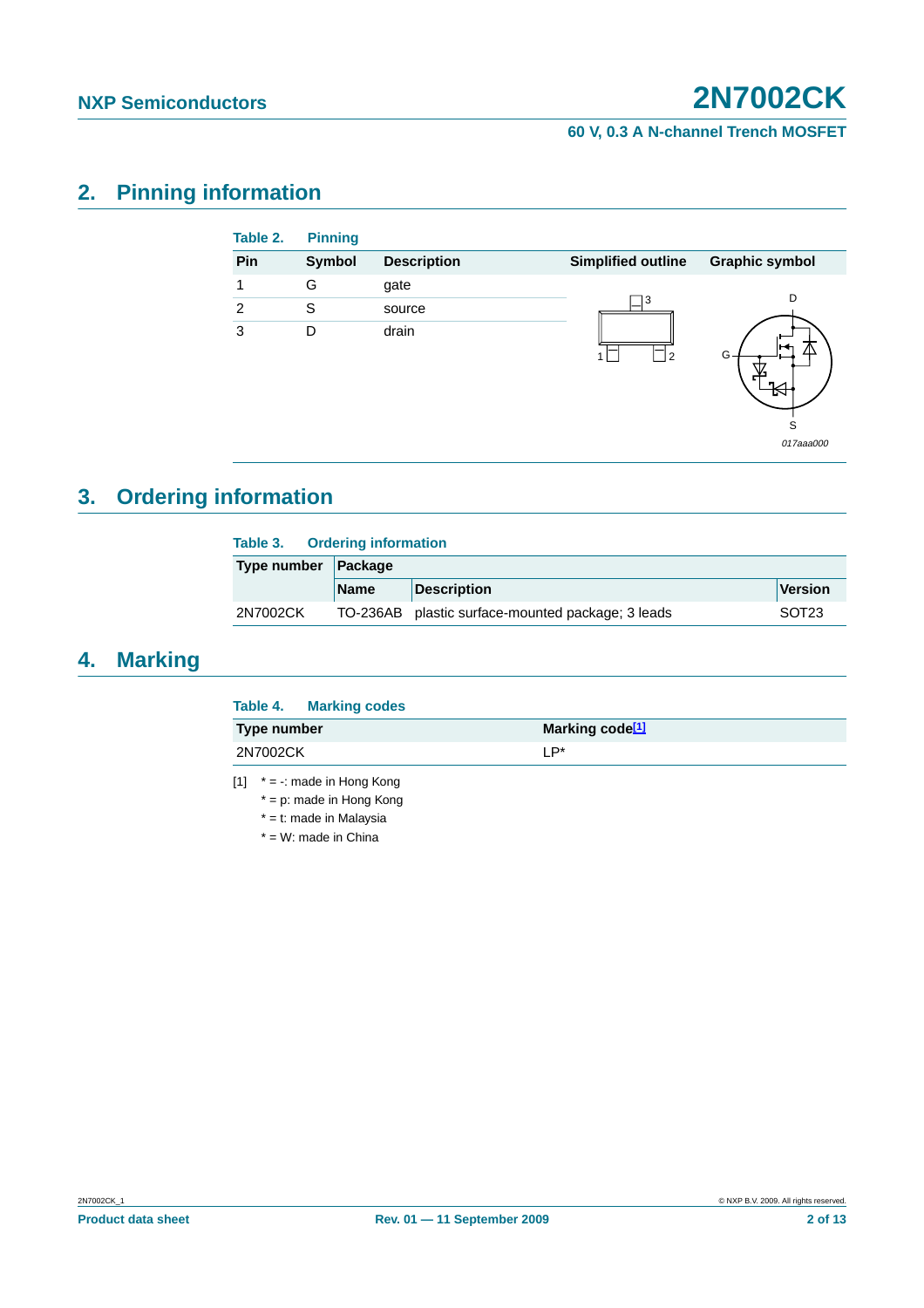#### **60 V, 0.3 A N-channel Trench MOSFET**

## <span id="page-2-1"></span>**5. Limiting values**

| Table 5.               | <b>Limiting values</b>               | In accordance with the Absolute Maximum Rating System (IEC 60134).   |                          |            |             |
|------------------------|--------------------------------------|----------------------------------------------------------------------|--------------------------|------------|-------------|
| Symbol                 | <b>Parameter</b>                     | <b>Conditions</b>                                                    | Min                      | <b>Max</b> | Unit        |
| $V_{DS}$               | drain-source voltage                 | 25 °C $\leq$ T <sub>i</sub> $\leq$ 150 °C                            |                          | 60         | V           |
| $V_{GS}$               | gate-source voltage                  |                                                                      |                          | ±20        | V           |
| I <sub>D</sub>         | drain current                        | $V_{GS}$ = 10 V                                                      |                          |            |             |
|                        |                                      | $T_{amb}$ = 25 °C                                                    | -                        | 300        | mA          |
|                        |                                      | $T_{amb}$ = 100 °C                                                   | $\overline{\phantom{a}}$ | 190        | mA          |
| <b>I</b> <sub>DM</sub> | peak drain current                   | $T_{amb}$ = 25 °C; t <sub>p</sub> $\leq$ 10 µs                       | ٠                        | 1.2        | A           |
| $P_{\text{tot}}$       | total power dissipation              | $T_{amb}$ = 25 °C                                                    | $\boxed{1}$ -            | 350        | mW          |
| $T_i$                  | junction temperature                 |                                                                      |                          | 150        | $^{\circ}C$ |
| $T_{amb}$              | ambient temperature                  |                                                                      | $-55$                    | $+150$     | $^{\circ}C$ |
| $T_{\text{stg}}$       | storage temperature                  |                                                                      | $-65$                    | $+150$     | $^{\circ}C$ |
|                        | Source-drain diode                   |                                                                      |                          |            |             |
| Is                     | source current                       | $T_{amb}$ = 25 °C                                                    |                          | 200        | mA          |
| $I_{SM}$               | peak source current                  | $T_{amb} = 25 °C$ ; t <sub>p</sub> $\leq 10 \mu s$                   |                          | 1.2        | A           |
|                        | <b>ElectroStatic Discharge (ESD)</b> |                                                                      |                          |            |             |
| <b>V<sub>ESD</sub></b> | electrostatic discharge<br>voltage   | all pins;<br>human body model;<br>$C = 100 pF;$<br>$R = 1.5 k\Omega$ |                          | 3          | kV          |

<span id="page-2-0"></span>[1] Device mounted on an FR4 Printed-Circuit Board (PCB), single-sided copper, tin-plated, mounting pad for drain 1 cm2.

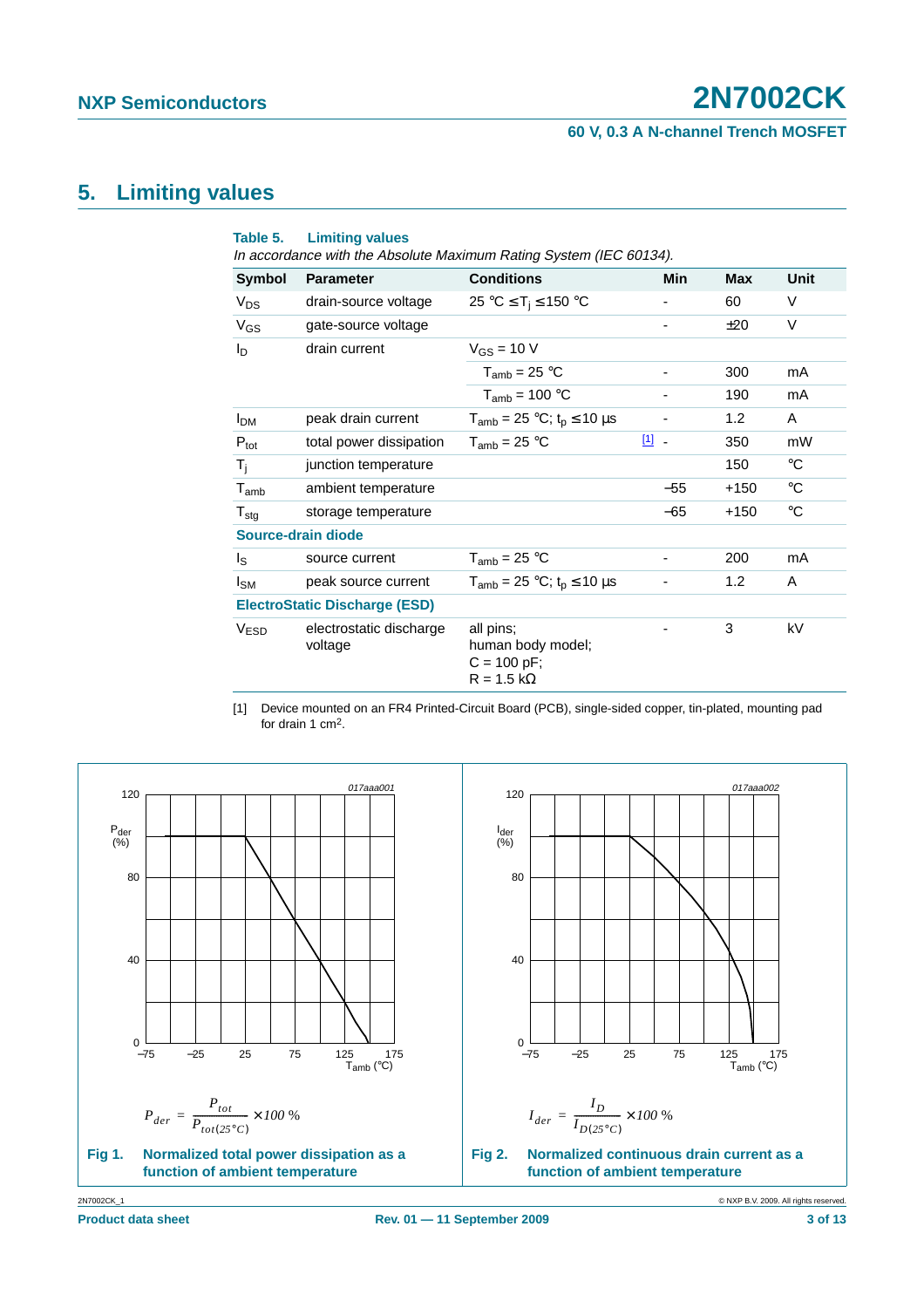#### **60 V, 0.3 A N-channel Trench MOSFET**



# <span id="page-3-0"></span>**6. Thermal characteristics**

| Table 6.      | <b>Thermal characteristics</b>                 |                   |                                     |     |     |      |
|---------------|------------------------------------------------|-------------------|-------------------------------------|-----|-----|------|
| Symbol        | <b>Parameter</b>                               | <b>Conditions</b> | Min                                 | Typ | Max | Unit |
| $R_{th(i-a)}$ | thermal resistance from<br>junction to ambient | in free air       | $\begin{bmatrix} 1 \end{bmatrix}$ . | 350 | 500 | K/W  |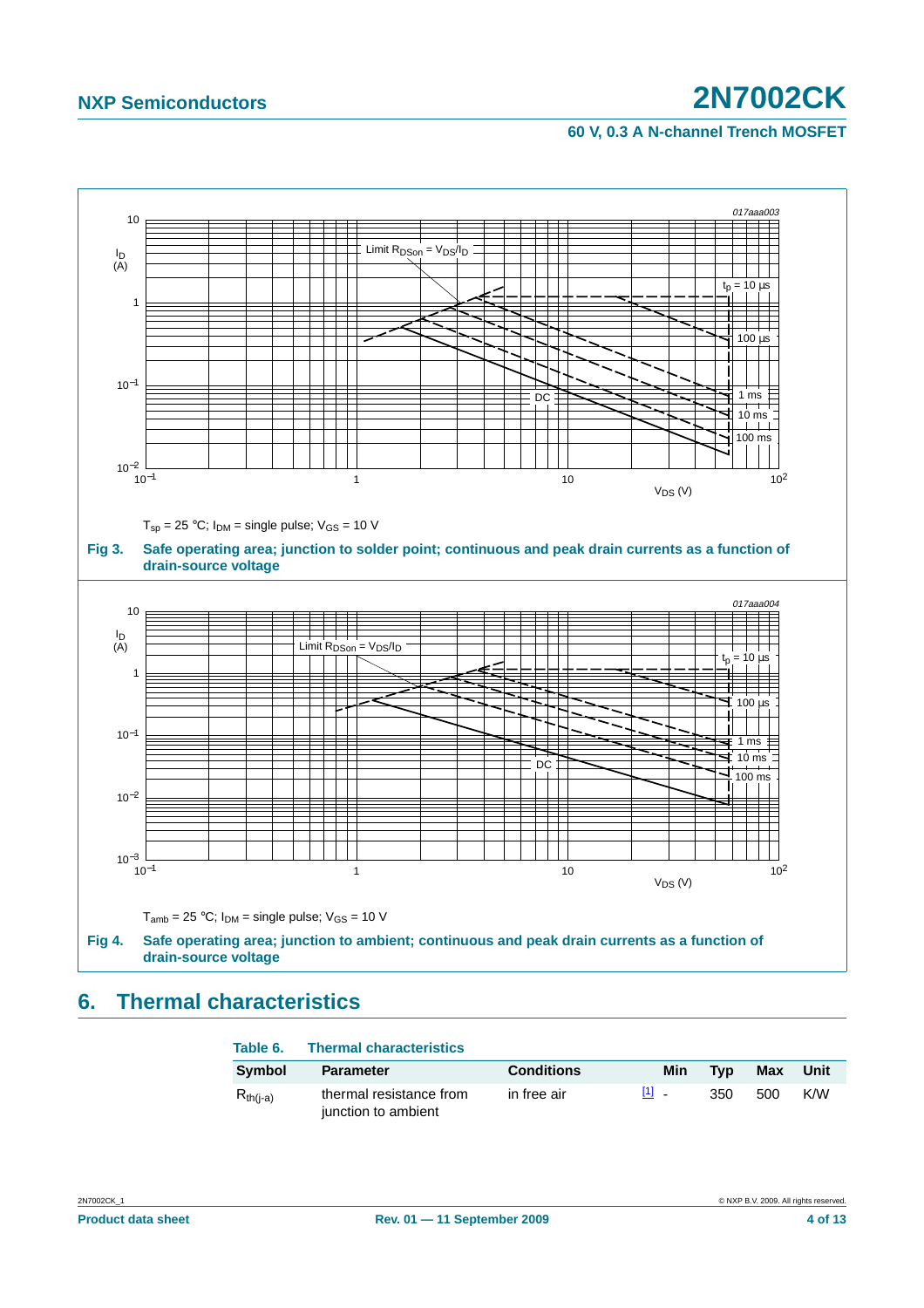#### **60 V, 0.3 A N-channel Trench MOSFET**

| Table 6. |  | <b>Thermal characteristics</b> continued |  |
|----------|--|------------------------------------------|--|
|----------|--|------------------------------------------|--|

| Svmbol         | <b>Parameter</b>                                    | <b>Conditions</b> | Min    | Tvp            | Max | Unit |
|----------------|-----------------------------------------------------|-------------------|--------|----------------|-----|------|
| $R_{th(i-sp)}$ | thermal resistance from<br>junction to solder point |                   | $\sim$ | $\blacksquare$ | 150 | K/W  |

<span id="page-4-0"></span>[1] Device mounted on an FR4 PCB, single-sided copper, tin-plated and standard footprint.

### <span id="page-4-1"></span>**7. Characteristics**

| <b>Symbol</b>             | <b>Parameter</b>                    | <b>Conditions</b>                                        | Min                          | <b>Typ</b>                   | <b>Max</b>                   | Unit |
|---------------------------|-------------------------------------|----------------------------------------------------------|------------------------------|------------------------------|------------------------------|------|
|                           | <b>Static characteristics</b>       |                                                          |                              |                              |                              |      |
| $V_{(BR)DSS}$             | drain-source breakdown              | $I_D = 10 \mu A$ ; $V_{GS} = 0 V$                        |                              |                              |                              |      |
|                           | voltage                             | $T_i = 25 °C$                                            | 60                           | ÷,                           | ÷,                           | V    |
|                           |                                     | $T_i = -55$ °C                                           | 55                           |                              |                              | V    |
| $V_{GS(th)}$              | gate-source threshold<br>voltage    | $I_D = 250 \mu A$ ; $V_{DS} = V_{GS}$ ;<br>$T_i = 25 °C$ | 1                            | 1.75                         | 2.5                          | V    |
| $I_{DSS}$                 | drain leakage current               | $V_{DS}$ = 60 V; $V_{GS}$ = 0 V                          |                              |                              |                              |      |
|                           |                                     | $T_i = 25 °C$                                            | $\overline{\phantom{0}}$     | $\qquad \qquad \blacksquare$ | 100                          | nA   |
|                           |                                     | $T_i = 150 °C$                                           | ÷,                           |                              | 1                            | μA   |
| $I_{GSS}$                 | gate leakage current                | $V_{GS} = \pm 20 V$ ; $V_{DS} = 0 V$                     |                              | -                            | 5                            | μA   |
|                           |                                     | $V_{GS} = \pm 10 V$ ; $V_{DS} = 0 V$                     | ä,                           | 50                           | 450                          | nA   |
|                           |                                     | $V_{GS} = \pm 5 V$ ; $V_{DS} = 0 V$                      | $\overline{\phantom{a}}$     | $\blacksquare$               | 100                          | nA   |
| $R_{DSon}$                | drain-source on-state<br>resistance | $V_{GS} = 4.5 V;$<br>$I_D = 200$ mA                      |                              |                              |                              |      |
|                           |                                     | $T_i = 25$ °C                                            | $\blacksquare$               | 1.3                          | 3                            | Ω    |
|                           |                                     | $T_i = 150 °C$                                           | ä,                           | 2.8                          | 4.4                          | Ω    |
|                           |                                     | $V_{GS}$ = 10 V; $I_D$ = 500 mA                          | $\blacksquare$               | 1.1                          | 1.6                          | Ω    |
|                           | <b>Dynamic characteristics</b>      |                                                          |                              |                              |                              |      |
| $Q_{G(tot)}$              | total gate charge                   | $I_D = 200$ mA;                                          | $\overline{\phantom{a}}$     | 1.09                         | 1.3                          | nС   |
| $Q_{GS}$                  | gate-source charge                  | $V_{DS}$ = 10 V;<br>$V_{GS} = 4.5 V$                     | $\qquad \qquad \blacksquare$ | 0.22                         | $\qquad \qquad \blacksquare$ | nС   |
| $Q_{GD}$                  | gate-drain charge                   |                                                          |                              | 0.23                         | -                            | nС   |
| $C_{iss}$                 | input capacitance                   | $V_{GS} = 0 V$ ; $V_{DS} = 25 V$ ;                       | ä,                           | 47.2                         | 55                           | pF   |
| $\mathrm{C}_{\text{oss}}$ | output capacitance                  | $f = 1$ MHz                                              | ÷,                           | 11                           | 20                           | pF   |
| C <sub>rss</sub>          | reverse transfer<br>capacitance     |                                                          | $\blacksquare$               | 5                            | 7.5                          | рF   |
| $t_{d(on)}$               | turn-on delay time                  | $V_{DS}$ = 15 V;                                         | $\qquad \qquad \blacksquare$ | 8                            | 15                           | ns   |
| $t_r$                     | rise time                           | $R_L = 15 \Omega$ ;<br>$V_{GS}$ = 10 V;                  | $\blacksquare$               | 8                            | 15                           | ns   |
| $t_{d(off)}$              | turn-off delay time                 | $R_G = 6 \Omega$                                         |                              | 38                           | 50                           | ns   |
| t <sub>f</sub>            | fall time                           |                                                          | ÷,                           | 22                           | 35                           | ns   |
|                           | <b>Source-drain diode</b>           |                                                          |                              |                              |                              |      |
| $V_{SD}$                  | source-drain voltage                | $I_S = 200$ mA; $V_{GS} = 0$ V                           | 0.47                         | 0.79                         | 1.1                          | V    |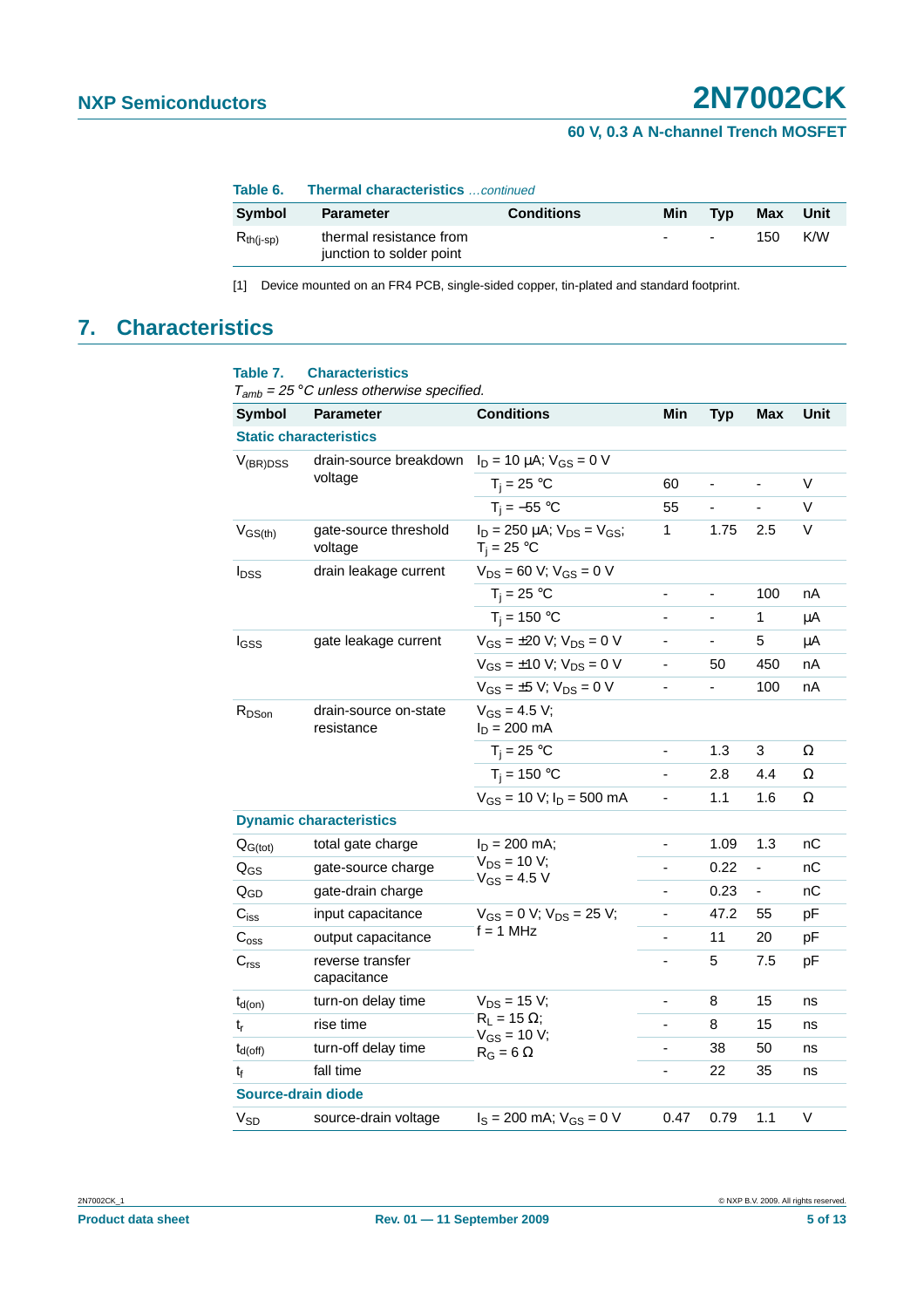#### **60 V, 0.3 A N-channel Trench MOSFET**

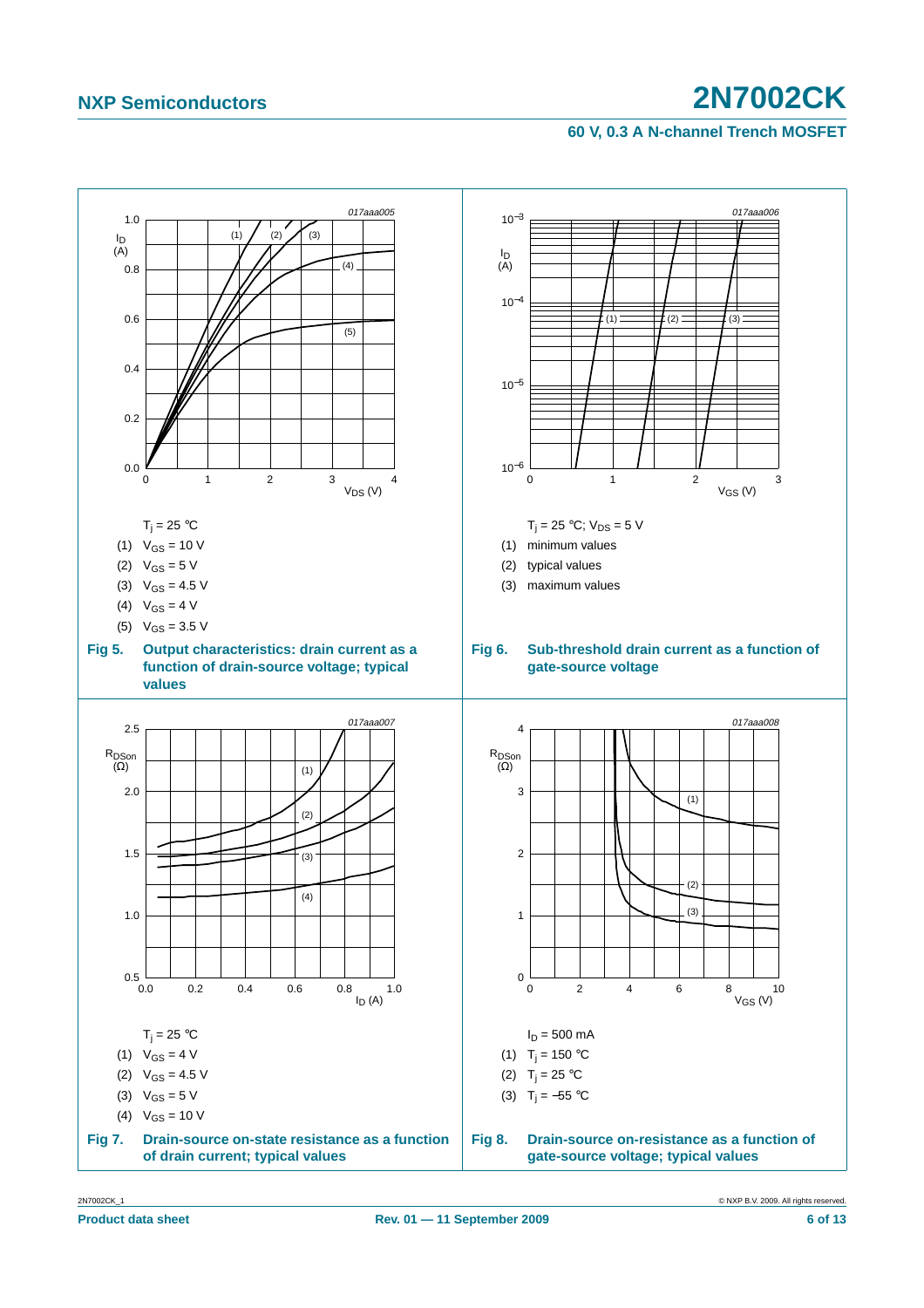#### **60 V, 0.3 A N-channel Trench MOSFET**

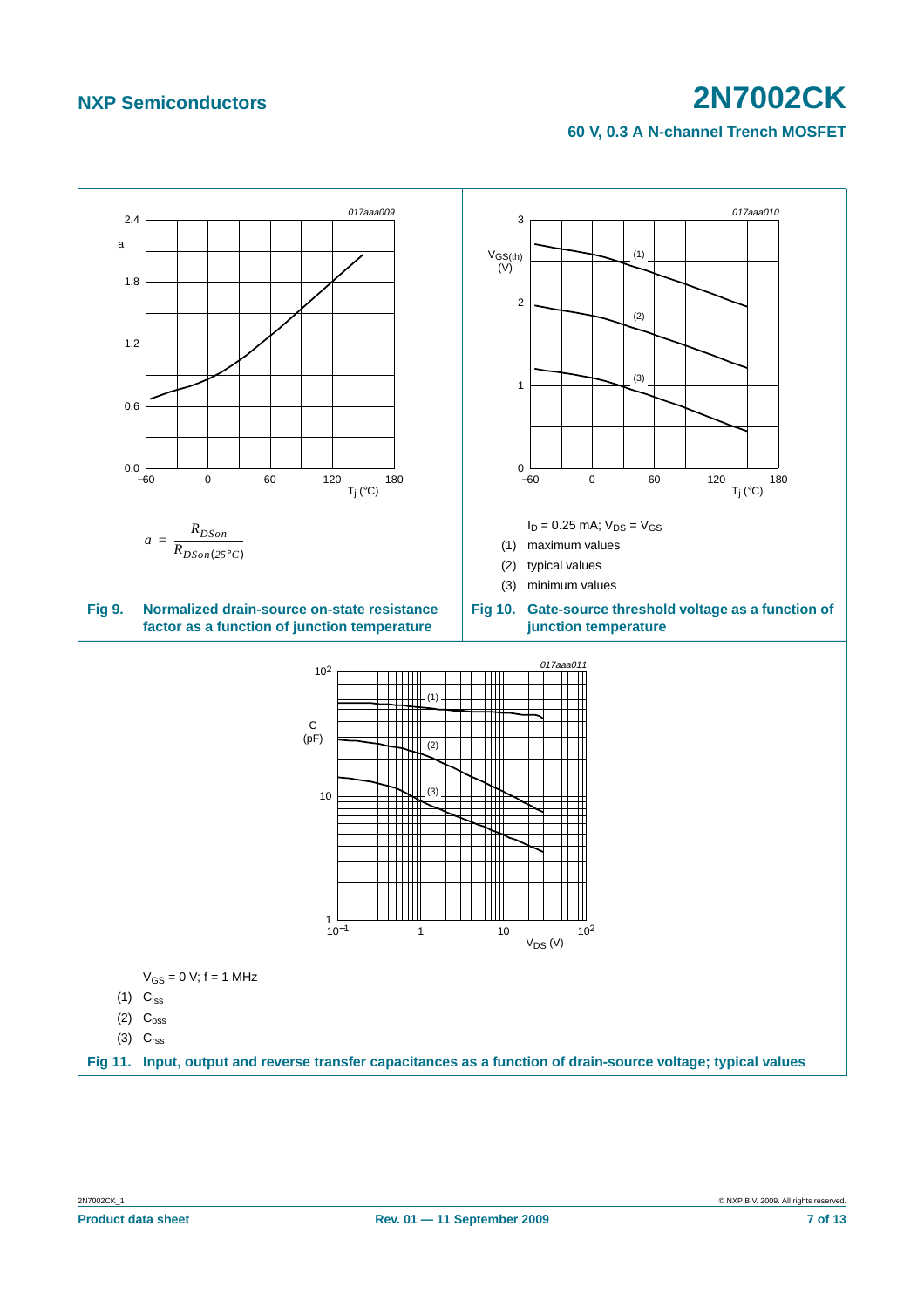#### **60 V, 0.3 A N-channel Trench MOSFET**

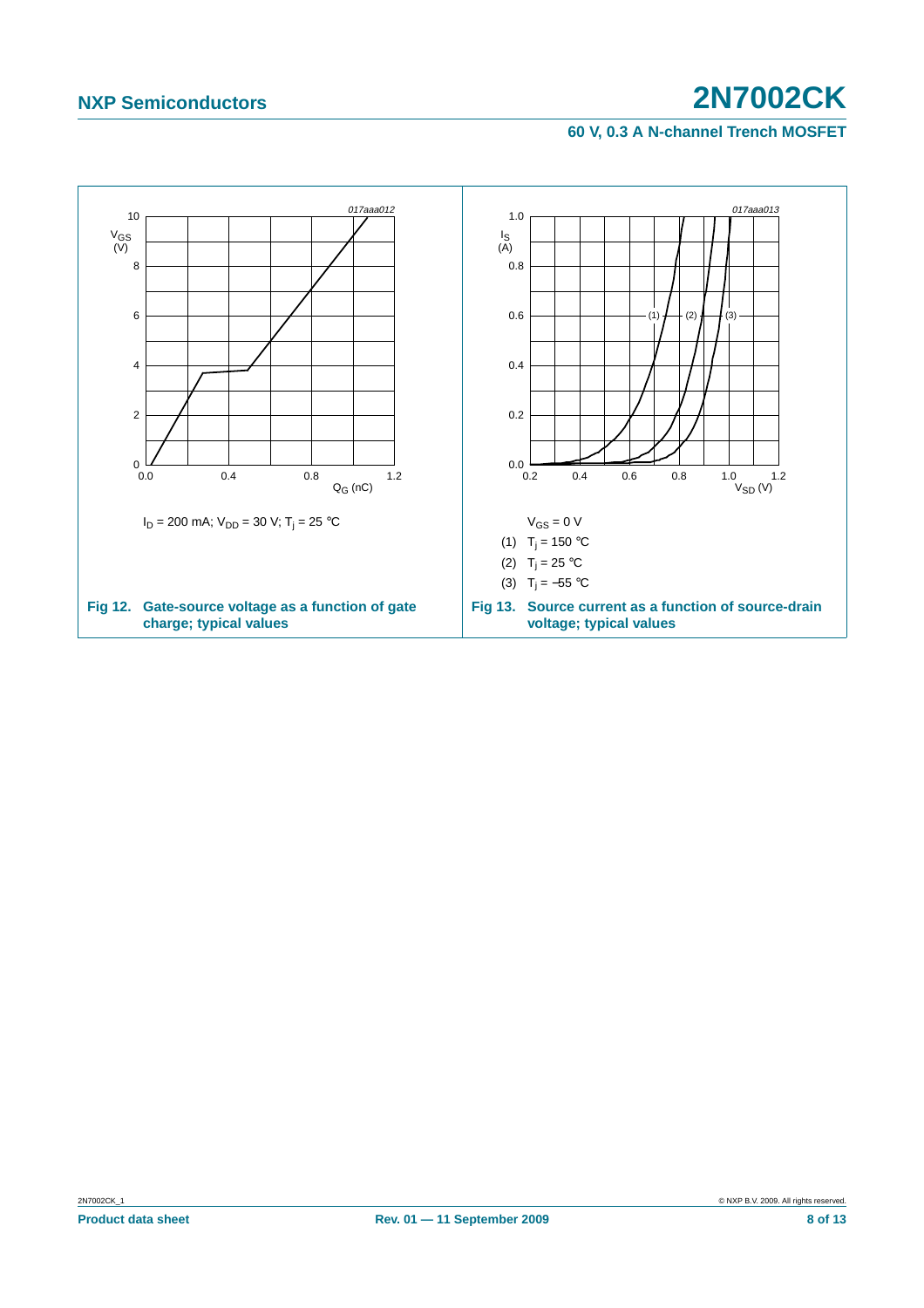**60 V, 0.3 A N-channel Trench MOSFET**

## <span id="page-8-0"></span>**8. Package outline**



#### **Fig 14. Package outline SOT23 (TO-236AB)**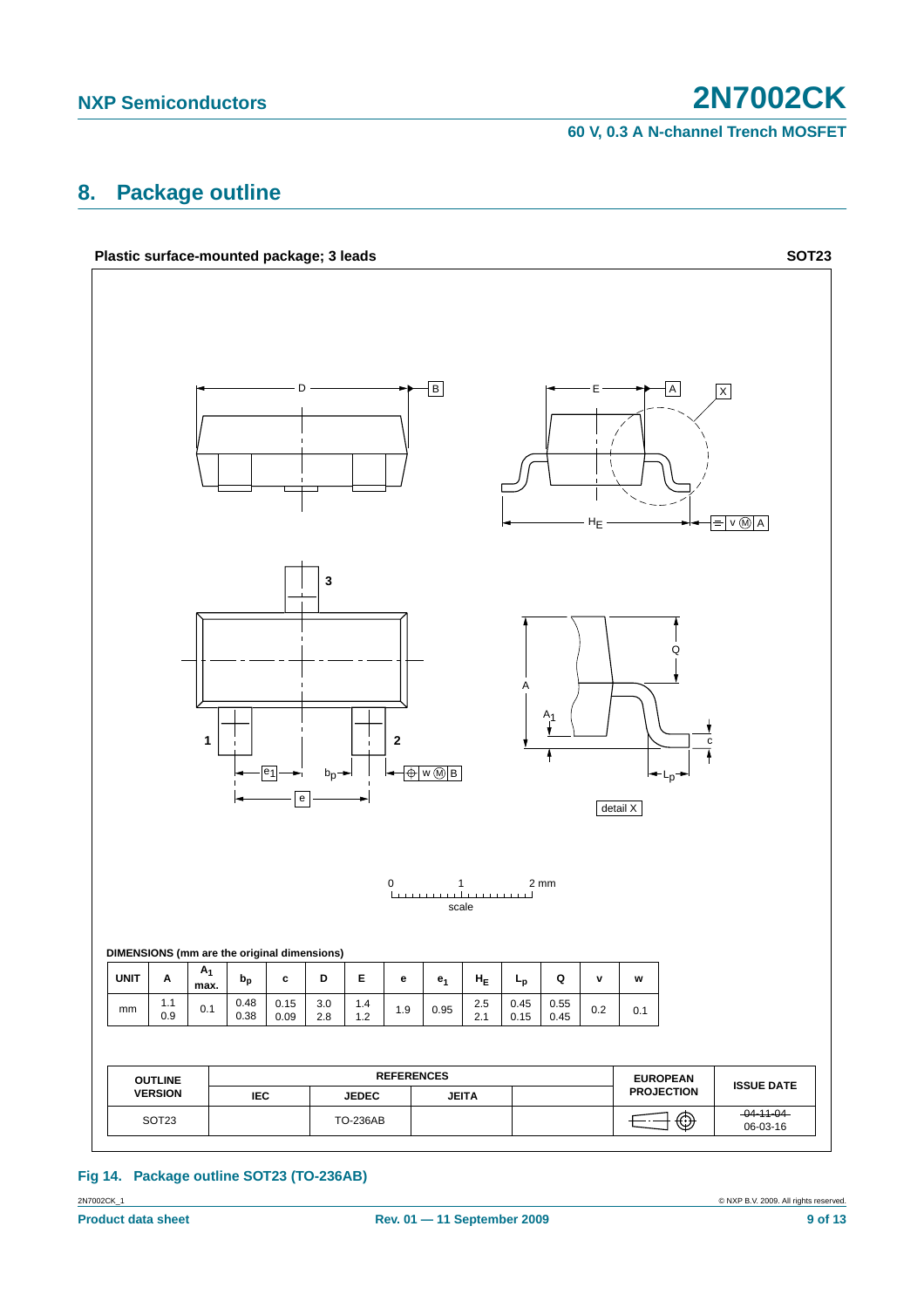#### **60 V, 0.3 A N-channel Trench MOSFET**

## <span id="page-9-0"></span>**9. Soldering**

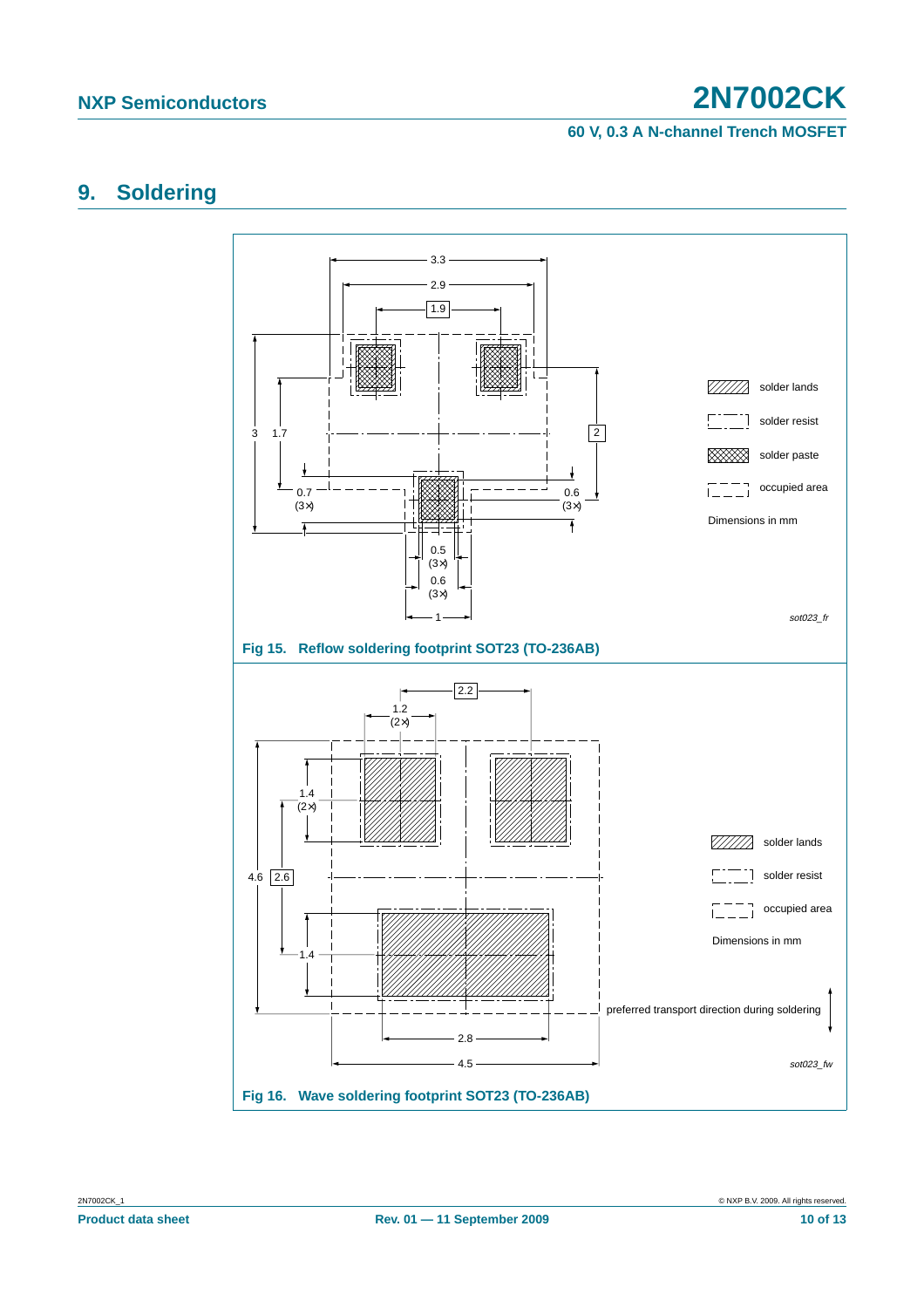### **60 V, 0.3 A N-channel Trench MOSFET**

# <span id="page-10-0"></span>**10. Revision history**

| Table 8.           | <b>Revision history</b> |              |                    |                          |                          |
|--------------------|-------------------------|--------------|--------------------|--------------------------|--------------------------|
| Document <b>ID</b> |                         | Release date | Data sheet status  | <b>Change notice</b>     | Supersedes               |
| 2N7002CK 1         |                         | 20090911     | Product data sheet | $\overline{\phantom{0}}$ | $\overline{\phantom{0}}$ |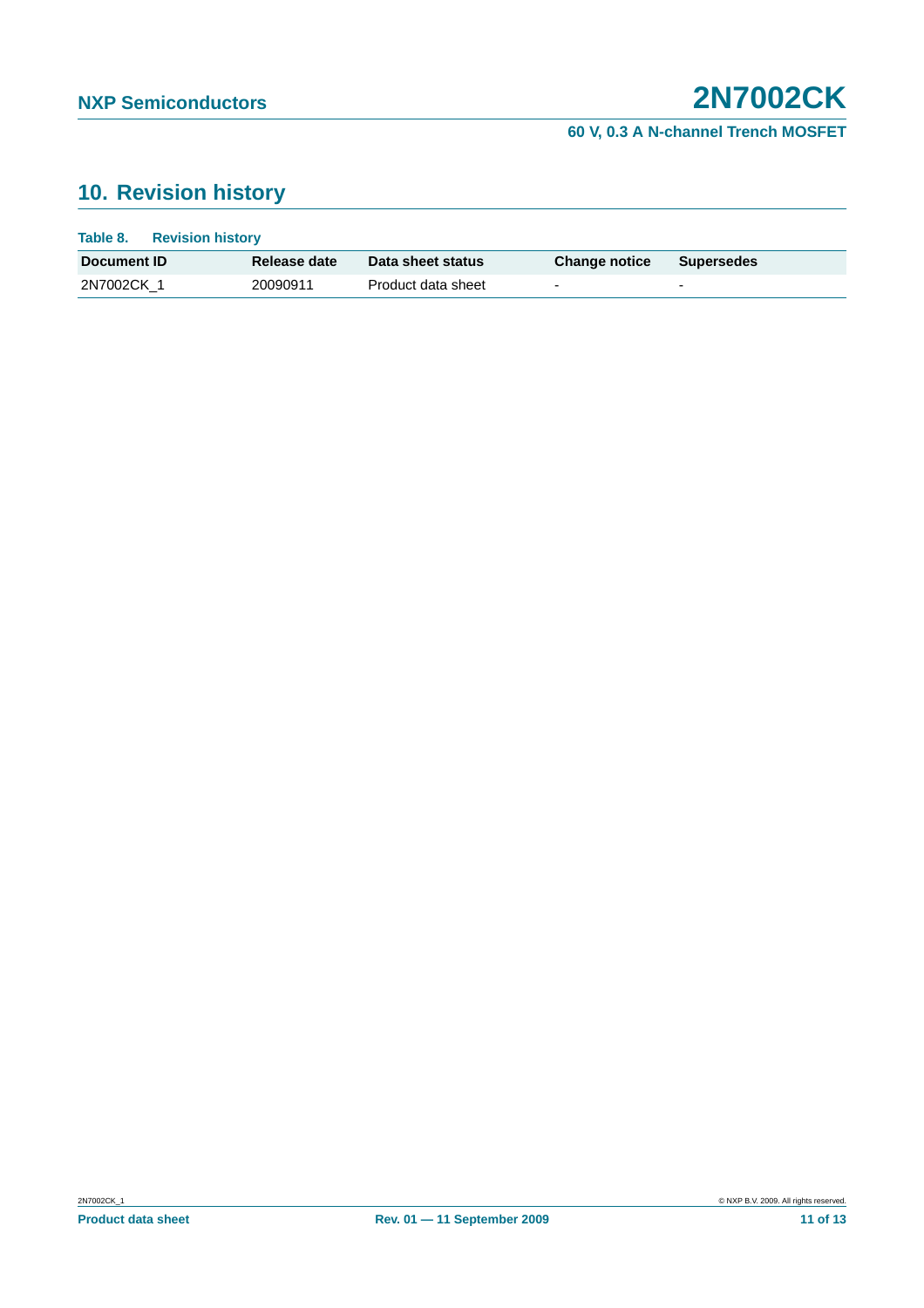# <span id="page-11-0"></span>**11. Legal information**

### <span id="page-11-1"></span>**11.1 Data sheet status**

| Document status <sup>[1][2]</sup> | Product status <sup>[3]</sup> | <b>Definition</b>                                                                     |
|-----------------------------------|-------------------------------|---------------------------------------------------------------------------------------|
| Objective [short] data sheet      | Development                   | This document contains data from the objective specification for product development. |
| Preliminary [short] data sheet    | Qualification                 | This document contains data from the preliminary specification.                       |
| Product [short] data sheet        | Production                    | This document contains the product specification.                                     |

[1] Please consult the most recently issued document before initiating or completing a design.

[2] The term 'short data sheet' is explained in section "Definitions".

[3] The product status of device(s) described in this document may have changed since this document was published and may differ in case of multiple devices. The latest product status information is available on the Internet at URL http://www.nxp.com.

#### <span id="page-11-2"></span>**11.2 Definitions**

**Draft —** The document is a draft version only. The content is still under internal review and subject to formal approval, which may result in modifications or additions. NXP Semiconductors does not give any representations or warranties as to the accuracy or completeness of information included herein and shall have no liability for the consequences of use of such information.

**Short data sheet —** A short data sheet is an extract from a full data sheet with the same product type number(s) and title. A short data sheet is intended for quick reference only and should not be relied upon to contain detailed and full information. For detailed and full information see the relevant full data sheet, which is available on request via the local NXP Semiconductors sales office. In case of any inconsistency or conflict with the short data sheet, the full data sheet shall prevail.

#### <span id="page-11-3"></span>**11.3 Disclaimers**

**General —** Information in this document is believed to be accurate and reliable. However, NXP Semiconductors does not give any representations or warranties, expressed or implied, as to the accuracy or completeness of such information and shall have no liability for the consequences of use of such information.

**Right to make changes —** NXP Semiconductors reserves the right to make changes to information published in this document, including without limitation specifications and product descriptions, at any time and without notice. This document supersedes and replaces all information supplied prior to the publication hereof.

**Suitability for use - NXP** Semiconductors products are not designed, authorized or warranted to be suitable for use in medical, military, aircraft, space or life support equipment, nor in applications where failure or malfunction of an NXP Semiconductors product can reasonably be expected to result in personal injury, death or severe property or environmental

damage. NXP Semiconductors accepts no liability for inclusion and/or use of NXP Semiconductors products in such equipment or applications and therefore such inclusion and/or use is at the customer's own risk.

**Applications —** Applications that are described herein for any of these products are for illustrative purposes only. NXP Semiconductors makes no representation or warranty that such applications will be suitable for the specified use without further testing or modification.

**Limiting values —** Stress above one or more limiting values (as defined in the Absolute Maximum Ratings System of IEC 60134) may cause permanent damage to the device. Limiting values are stress ratings only and operation of the device at these or any other conditions above those given in the Characteristics sections of this document is not implied. Exposure to limiting values for extended periods may affect device reliability.

**Terms and conditions of sale —** NXP Semiconductors products are sold subject to the general terms and conditions of commercial sale, as published at http://www.nxp.com/profile/terms, including those pertaining to warranty, intellectual property rights infringement and limitation of liability, unless explicitly otherwise agreed to in writing by NXP Semiconductors. In case of any inconsistency or conflict between information in this document and such terms and conditions, the latter will prevail.

**No offer to sell or license —** Nothing in this document may be interpreted or construed as an offer to sell products that is open for acceptance or the grant, conveyance or implication of any license under any copyrights, patents or other industrial or intellectual property rights.

**Export control —** This document as well as the item(s) described herein may be subject to export control regulations. Export might require a prior authorization from national authorities.

**Quick reference data —** The Quick reference data is an extract of the product data given in the Limiting values and Characteristics sections of this document, and as such is not complete, exhaustive or legally binding.

#### <span id="page-11-4"></span>**11.4 Trademarks**

Notice: All referenced brands, product names, service names and trademarks are the property of their respective owners.

## <span id="page-11-5"></span>**12. Contact information**

For more information, please visit: **http://www.nxp.com**

For sales office addresses, please send an email to: **salesaddresses@nxp.com**